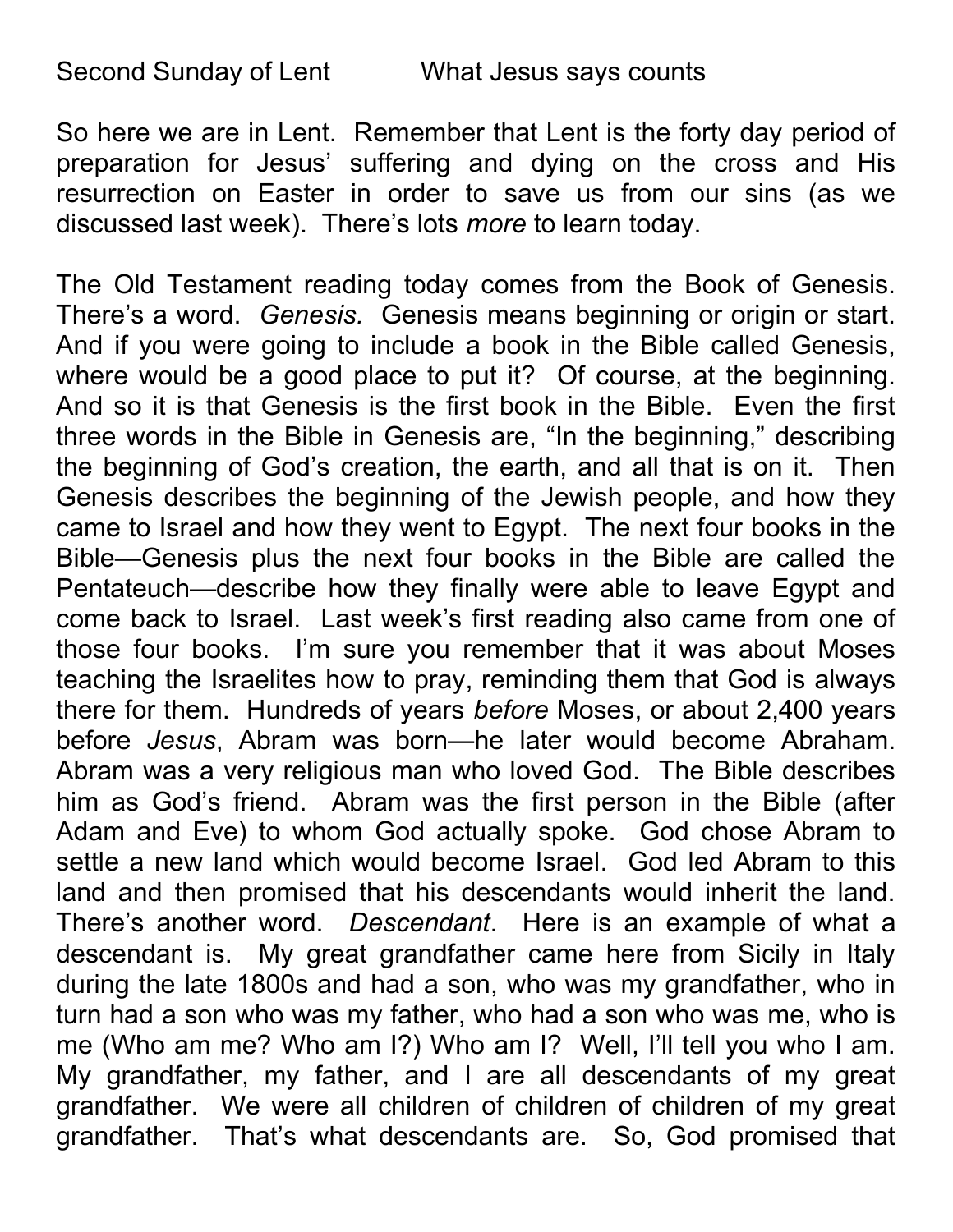Abram's descendants would inherit this new land. There was just one problem. Abram was old, and so was his wife, Sarah. In order to have descendants, you have to start by having children, and they didn't have any children. But you know what they say (at least a dozen times in the Bible), "Nothing is impossible with God."

…which finally brings us to today's Old Testament reading (which, is omitted according to the Lectionary for Masses with Children but optionally included here because of the applicability of its message).

A reading from the book of Genesis (Gen 15:5-8, 18).

The Lord God took Abram outside and said, "Look up at the sky and count the stars, if you can. Your children, and your children's children, and their children, and all of their descendants will be just as numerous." Abram believed the Lord God, and the Lord God gave credit to Abram for his belief. The Lord God then said to him, "I am the Lord God who brought you from Ur to give you this land as a possession. Abram then asked, "O Lord God, how can I know that I shall possess it?" The Lord God made a promise to Abram at this time saying, "I give this land; from the Wadi River of Egypt to the Great River, the Euphrates; to your children, their children, their children's children, and all of your descendants." The Word of the Lord.

You know, here in New Jersey and in most densely populated cities and suburbs, there are a lot of lights on earth at night. So on a clear night, if you look up at the sky, you may only see a few stars. But do you think they had a lot of city lights when God took Abram out to look up at the sky 4,400 years ago? I rather doubt it. So what do you think Abram saw when he looked up that night? I would say he saw a whole lot of stars. How many? Do you think you could count them? I don't think so. So how many descendants was God promising to Abram? That would be a whole lot of descendants. But remember that Abram and Sarah didn't have any children. In order to have descendants, like we just said, your children have to have children who have to have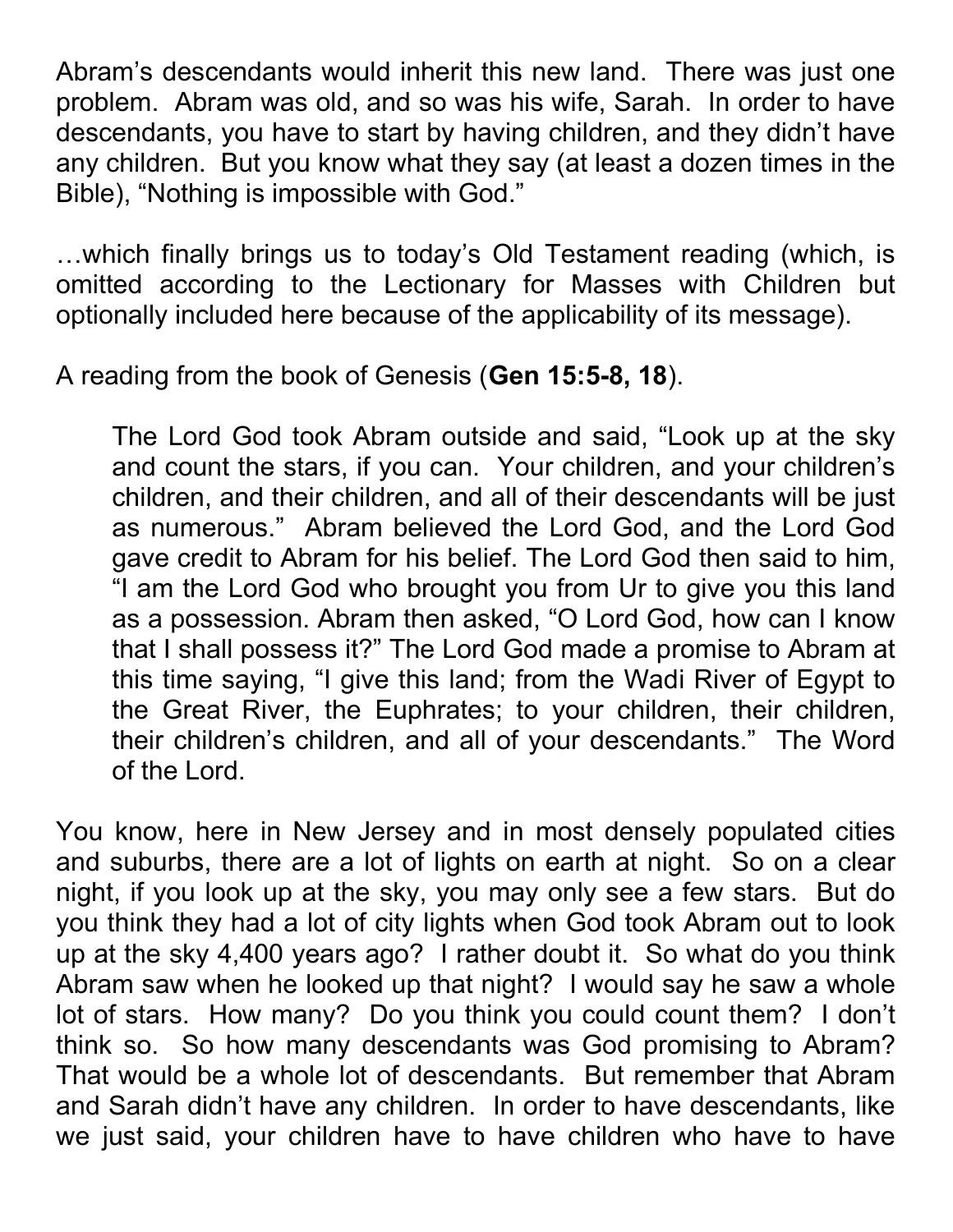children, and so on. And your children can't have any children unless you have children in the first place. Got it? Well, Abram got it. He had no idea how God was going to fulfill His promise, what with his wife, Sarah, and he being old and with no children. But he had faith in God. And sure enough this old couple was blessed with a son they named Isaac, which is the subject of a different Sunday. By the way, do you know who was a direct descendent of Abram? That would be Jesus.

Today's Psalm (Psalm 27:1, 7-8)

The Lord is my life and my salvation.

The Lord is my life and my salvation.

The Lord is my light and my salvation. Whom should I fear; of whom should I be afraid?

The Lord is my life and my salvation.

Hear, O Lord, the sound of my call; have pity on me and answer me. My heart speaks of You; I look for You.

The Lord is my life and my salvation.

It's time for St. Paul's reading to the Philippians. You know that St. Paul was often referred to as the thirteenth apostle. After Jesus ascended into heaven, St. Paul was chosen by Him when He knocked Paul, who's name at the time was still Saul, off his horse and asked him, "Why are you persecuting Me?" At the time Saul was running around gathering up Christians in order to put them in jail and persecute them just because they believed in Jesus. After he was knocked off his horse, not only did St. Paul stop persecuting Christians, but he traveled around the Mediterranean world converting pagans to Christianity, as he did in Philippi in Greece. But this wasn't an easy task. The Philippians were being taught, by some people who claimed to be Christians, about adherence to laws, many of which were not that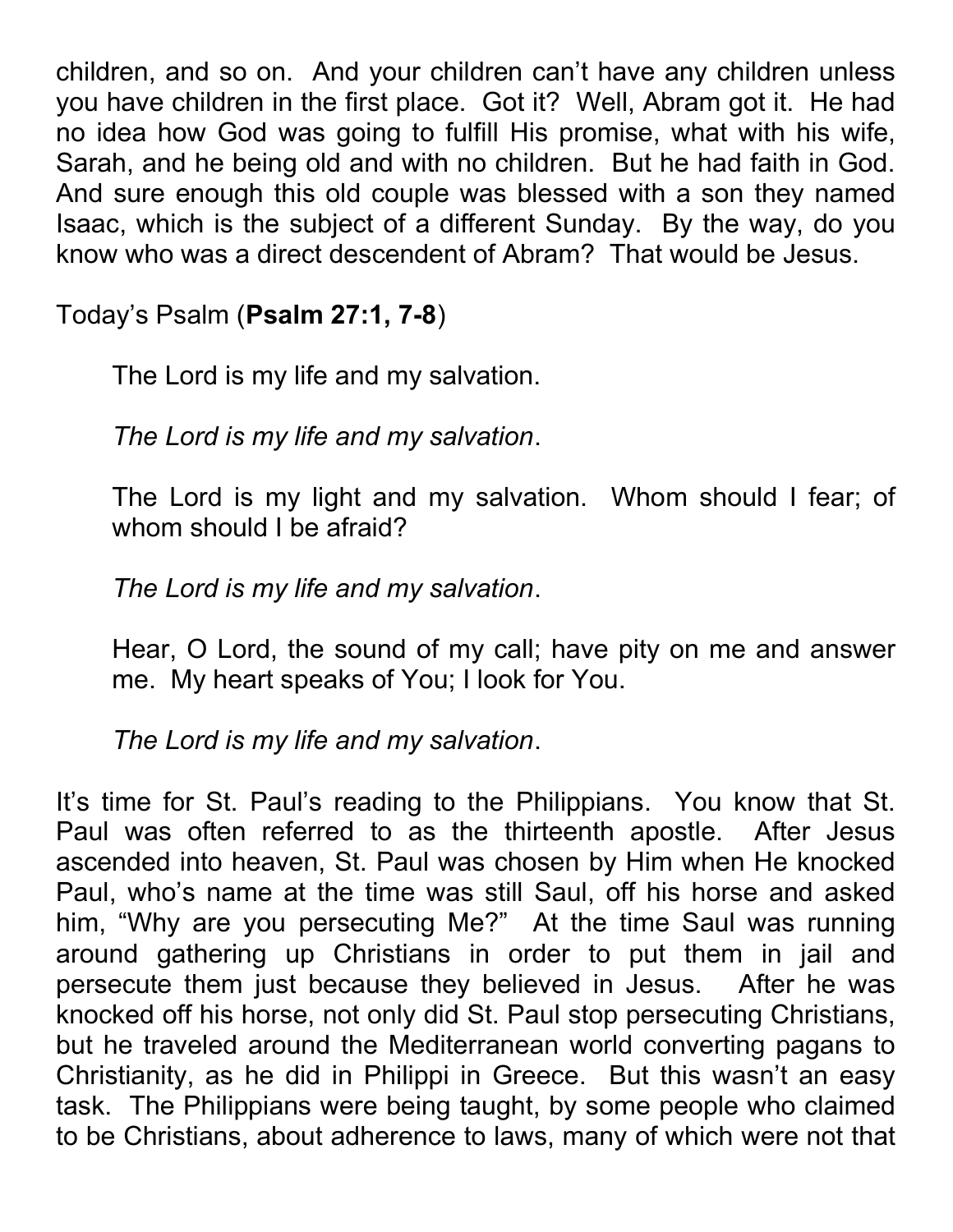important to faith in Jesus Christ, because they distracted the people from the true teachings of Jesus. So St. Paul wrote them this letter—he was actually in prison at the time—to get their faith readjusted and get them back on track, believing in Christ for the real reason, which is that He is the Son of God and He died for our sins.

A reading from the letter of St. Paul to the Philippians (Phil 3:18, 20- 4:1).

Many people, as I have often told you, now even with tears in my eyes, behave as if Christ did not suffer for us. But we are waiting for our life in heaven with our savior, the Lord Jesus Christ. He will change our earthly bodies to be like his glorified heavenly body, by His power which enables Him to do all things. Therefore, my sisters and brothers, whom I love, in this way we will stand firm with the Lord. The Word of the Lord.

In the first sentence St. Paul says, "…as I have told you, now even with tears in my eyes…" So it sounds like he wasn't very happy that all of his work, that is, when he had visited the Philippians and first taught them about Christianity and what it means to be a Christian, was falling apart after the Philippians listened to those other guys telling them the wrong stuff about Jesus. So he explains again what will happen after we die. Then he says, "Therefore, my sisters and brothers, whom I love…" In other words, he doesn't want these people to go wrong. He cares about them. "…in this way we will stand firm with the Lord." What does it mean to stand firm? It means to stand up and resist. St. Paul wants the Philippians and us to resist changing from our faith in the true meaning of Christianity to some other false beliefs.

Now it's time for the gospel. As you know, the gospel readings come from the writings of Saints Matthew, Mark, Luke, and John. They wrote about what happened when Jesus was alive. Not all of their stories are the same, but sometimes they wrote about the same thing. Remember last week's gospel about the temptation of Jesus by the devil? That story was written in the different gospels. And today we read about the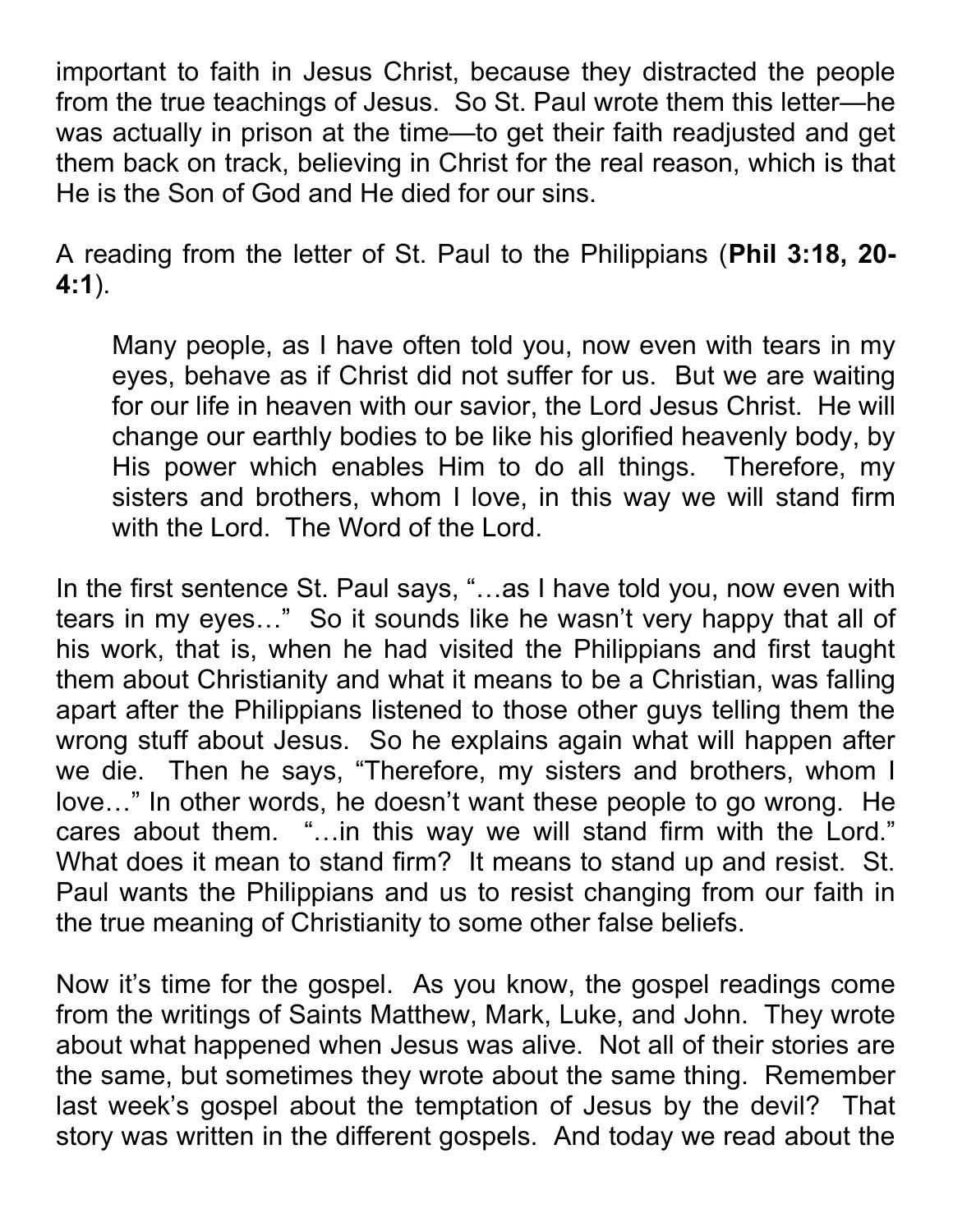transfiguration. This is also a well-known gospel story because, Matthew, Mark, and Luke all wrote about it. This year we hear Luke's version (without the dove). But the stories are similar to each other. Bt the way, there's another word. Transfiguration. A transfiguration is a change in form or appearance. And that's what happened to Jesus right in front of Peter, James, and John.

Remember that the gospel acclamation, the verse before the gospel, does not include "alleluia" during Lent.

Glory and praise to You, Lord Jesus Christ.

Glory and praise to You, Lord Jesus Christ.

From the shining cloud the Father's voice is heard: This is My beloved Son. Hear Him.

Glory and praise to You, Lord Jesus Christ.

+ A reading from the holy gospel according to Luke (Luke 9:28-36). Glory to You, O Lord.

Jesus took Peter, John, and James with Him and went up on a mountain to pray. While He was praying, His face changed, and His clothes became shining white. Suddenly Moses and Elijah were there speaking with Him. They appeared in heavenly glory and talked about all that Jesus' death in Jerusalem would mean, Peter and the other two disciples had been sound asleep. All at once they woke up and saw how glorious Jesus was. They also saw the two men who were with Him. Moses and Elijah were about to leave when Peter said to Jesus, "Master, it is good for us to be here! Let us make three tents, one for You, one for Moses, and one for Elijah." But Peter did not know what he was talking about. While Peter was still speaking, a shadow of a cloud passed over them. From the cloud, a voice spoke, "This is My chosen Son. Listen to what He says!" After the voice had spoken, Peter,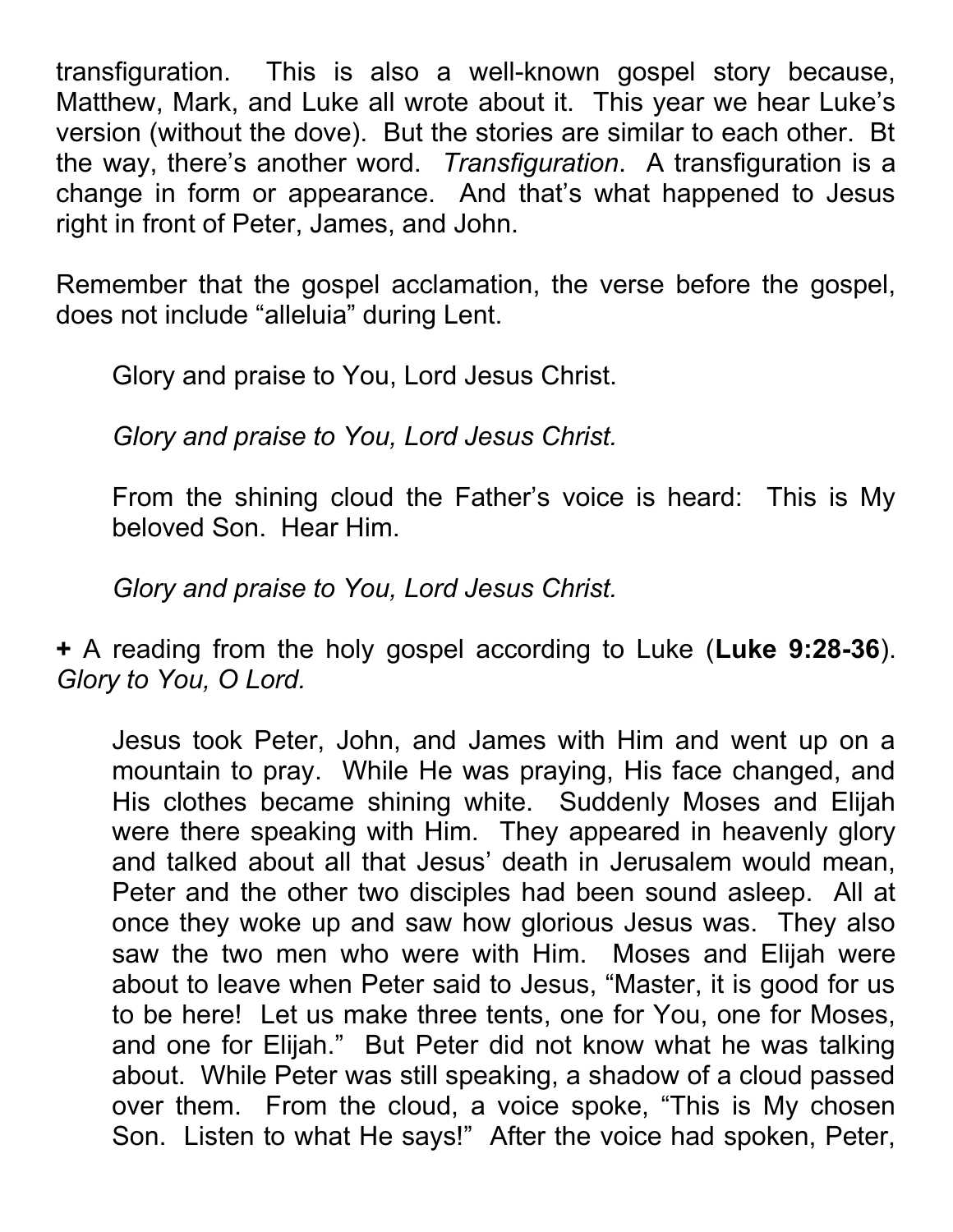John, and James saw only Jesus. For some time they kept quiet and did not say anything about what they had seen. The gospel of the Lord.

So what happened to Jesus on the top of the mountain? Well, His clothes turned a bright white. His face was also a bright dazzling white. We call this the transfiguration of Jesus. Think of a light bulb. When there's no electricity, it looks like just a glass object with a tear drop shape. But when you connect it to electricity, it lights up the room. Its true essence is to give off light. And so it was with Jesus. To His apostles and friends, it was too easy to think of Him as just good old Jesus, the teacher, forgetting that this man was the Son of God. But with the transfiguration, they saw this bright white appearance of Jesus which came from within, showing Peter, James, and John Jesus' glorious divinity, in other words, showing them that He was indeed the Son of God.

But there's more to this story. While He was transfigured, Jesus was speaking with Moses and the prophet Elijah. Then the voice from the cloud said, "This is My Son. Listen to what He says!" That voice was, of course, God's voice. Then suddenly Jesus looked normal again, and Elijah and Moses had disappeared. So Jesus was transfigured because He is the Son of God. We get that. But what's the deal with Moses & Elijah? Well, Moses wrote the laws, 613 of them to be exact, to govern Jewish behavior, and Elijah was one of the great prophets. And all that Moses and Elijah had to say in the Scriptures was well and good and considered important by the Jewish people. But here we have God Himself telling the three apostles that were there to listen to what Jesus says. Peter, James, and John were Jews. They were brought up in the Jewish tradition. God was telling them that what matters is what *Jesus* tells them. That's easy for you to figure out. Here you are listening to this story two thousand years later, but what you know that the disciples did not know yet was that Jesus would die on the cross to save us from our sins and then arise from the dead. They didn't know that yet. But they had to find out about it and accept it as God's plan for the redemption of mankind. St. Paul was having the